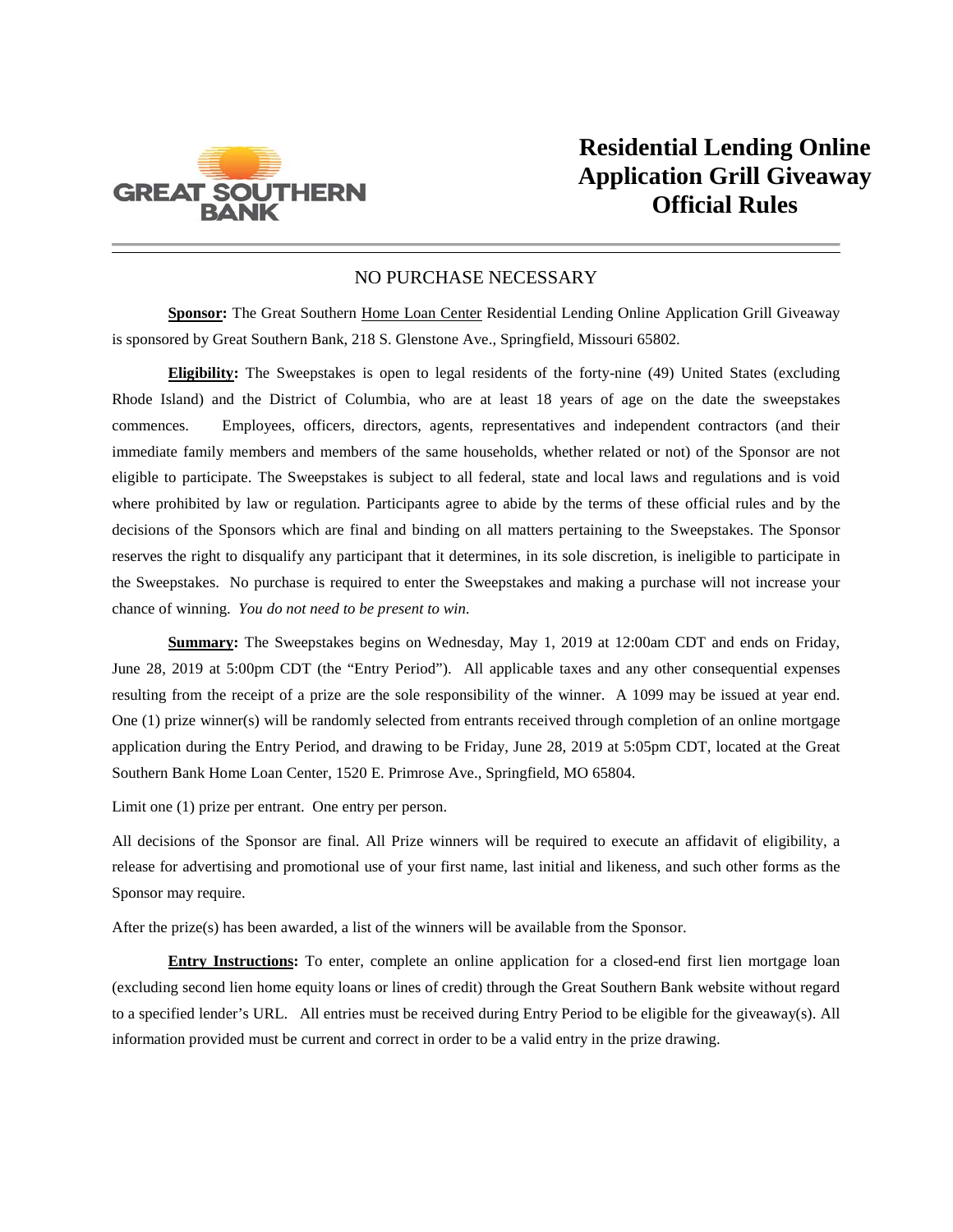All entries become the exclusive property of the Sponsor. No entries will be acknowledged or returned. Proof of sending or submission will not be deemed to be proof of receipt by Sponsor. Sponsor is not responsible for lost, late, incomplete, invalid, unintelligible, illegible, misdirected or postage-due entries, which will be disqualified.

**Prizes:** Prize includes Weber Genesis II E-315 Black 3 Burner Gas Grill from Lowe's and \$100 GSB Gift Card with a total retail value of approximately \$1,015.00 US Dollars (small variable may apply based on current local sales tax). Prizes listed are the minimum value of prizes that will be awarded. Unclaimed prizes will be forfeited. All prizes won will be awarded within 72 hours of the conclusion of the Entry Period. No substitution or cash alternatives for prizes allowed, except by Sponsor in the event of prize unavailability. No transfer or assignment of prizes is permitted. Prizes will not be replaced if lost or stolen. All taxes on prizes and incidental expenses not mentioned herein are the sole responsibility of the winners.

Prize winners will be notified by telephone, mail and/or email within ten (10) days after the Sweepstakes prize drawing and will be given ten (10) days to confirm receipt if notified by mail or email. If a prize is not claimed within ten (10) days of notification or if a selected winner is found not to meet all of these Sweepstakes rules, sponsor reserves the right to select a different entrant to receive the prize. If another prize winner is selected, any previously selected winners will have no rights to the Prize, or any other Sweepstakes benefits. This process may be repeated until the Prize for each Sweepstakes has been awarded to a fully-qualifying entrant. Prize winners may be required to execute and return an Affidavit of Eligibility and Liability Release and, unless prohibited, a Publicity Release, within 10 (days) of being notified that they are a winner. Non-Compliance with this time period may result in disqualification and selection of an alternate winner. Acceptance of a prize constitutes permission for the Sponsor to use winners' names and likenesses for advertising and promotional purposes without additional compensation unless prohibited by law.

**Cost and Odds of Winning:** There is no cost to participate in the Sweepstakes. No purchase is necessary and purchase will not increase the odds of winning. Odds of winning depend on number of entries received.

**Limitation of Liability:** If for any reason the Sweepstakes is not capable of running as planned, including infection by computer virus, bugs, tampering, unauthorized intervention, fraud, technical failures, or any other causes which corrupt or affect the administration, security, fairness, integrity, or proper conduct of the Sweepstakes, the Sponsors reserve the right, in their sole discretion, to disqualify any individual who tampers with the Sweepstakes, and to cancel, terminate, modify or suspend the Sweepstakes. Sponsors assume no responsibility for any error, omission, interruption, deletion, defect, delay in operation or transmission, communications line failure, theft or destruction or unauthorized access to, or alteration of, entries. Sponsors are not responsible for problems or technical malfunction of any telephone network or lines, computer online systems, servers, or providers of computer equipment, software, failure of any email to be received by the Sponsors on account of technical problems or traffic congestion on the Internet or at any web site, or any combination thereof, including any injury or damage to participant's or any other person's computer related to or resulting from participation in or downloading any materials related to this Sweepstakes.

By participating in the Sweepstakes, each participant agrees to release and hold the Sponsors harmless from any and all losses, damages, rights, claims and actions of any kind in connection with or resulting from participation in the